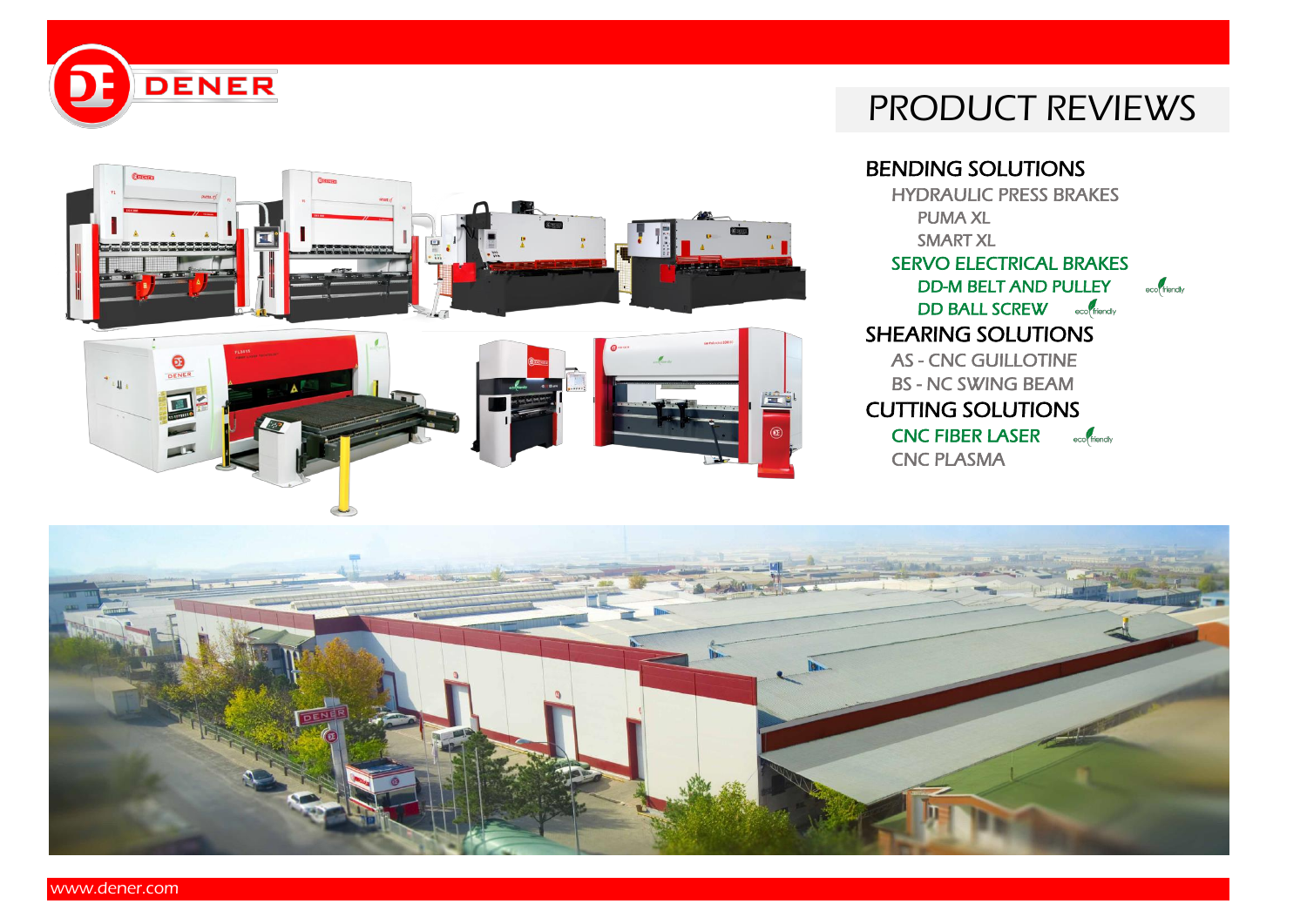

# BENDING SOLUTIONS HYDRAULIC PRESS BRAKES



# PUMA XL - advance SMART XL - entry model

Higher daylight and stroke Deeper throat depth Faster working speed Higher bending power Rigit and strong construction Linear guide on front gauge Heavy Duty front support on 175 ton and above Stronger and more rigit backgauge construction Special linear guide system connection of the beam Safety regulations All European components

technologies during the production to manufacture highest quality machines. Based on proven design Dener increased the working speeds, stroke, day light and pressing capacities of machines..

CONTROLLER UNIT OPTIONS - Offline Softwares CONTROLLER UNIT OPTIONS - Offline Software Options Cybelec Modeva 15T - Switzerland Cybelec CybTouch 8 - 12 - Switzerland Delem DA 66T - 69T - Netherlands Delem DA 52S - Netherlands Esa 560 - Italy Esa 530 - Italy 2 AXIS BACKGAUGE AS STANDARD - ALL BACK GAUGE CONFIGURATIONS STANDARDLY MANUAL, OPTIONALLY MOTORIZED CROWNING SPECIAL THROAT DEPTH OPTIONS SPECIAL FRONT AND BACK GAUGE SOLUTIONS EUROPEAN PUNCH AND VDIE EUROSTAMP (Italy), WILA (Netherlands), and all other suppliers possibilty STANDARDLY, EUROPEAN TYPE PUNCH AND DIE HOLDER and all other solutions

### PUMA XI SMART XI

1 AXIS STANDARD, SECOND AXIS AS OPTION MANUAL and MOTORIZED CROWNING AS OPTION SPECIAL THROAT DEPTH OPTIONS HEAVY DUTY FRONT AND BACK SUPPORT EUROPEAN PUNCH AND VDIE EUROSTAMP (Italy), WILA (Netherlands), and all you desire EUROPEAN TYPE PUNCH AND DIE HOLDER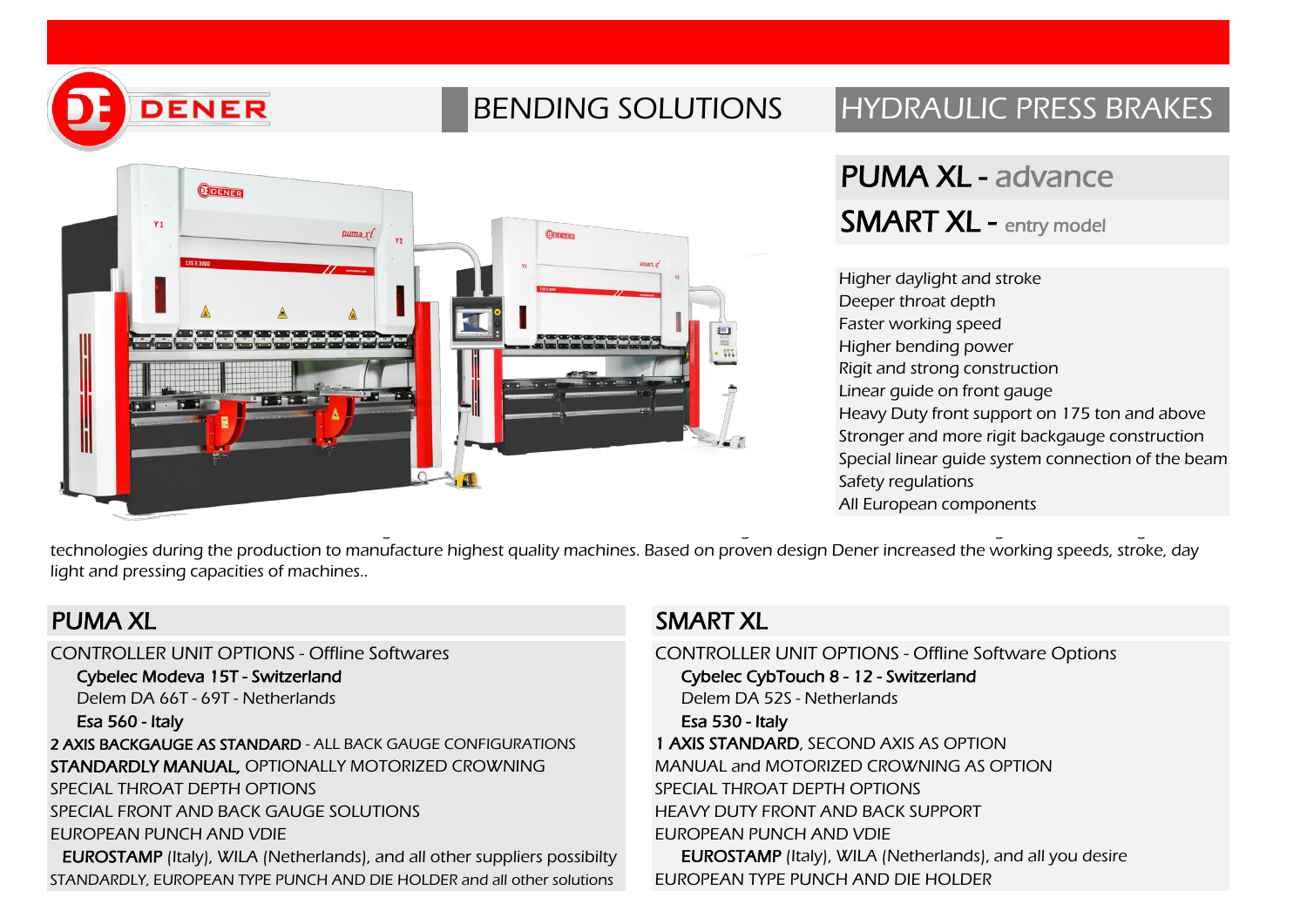

Dener CNC Servo Electrical Press Brakes are no-hydraulic, flexible, reliable and advance bending machines. Next generation machine idea combines green eco-friendly machines productivity, accuracy, flexiblity and reliability. The new consept offers low power consumption, less maintenance, no hydraulic oil for operation.

Dener Eltectrical Press Brakes come with advance CNC controllers, fast and accurate punch die clamping, multi axis back gauge system. Operators simply make perfect sheet metal parts with very low cost.

%100 Servo electrical drive system Up to %50 energy saving Up to %30 production efficiency No hydraulic oil usage and the state of the state of the state of the state of the state of the state of the state of the state of the state of the state of the state of the state of the state of the state of the state of Cheaper maintenance cost 2D CNC touch screen controller Automatic programmable DFX and Solid 3D (optional) CE finger safety with laser beam system for operator

### DENER DD

0,001 repeatable Y - axis accuracy density and the set of the 40 ton 130 cm Upper table drive with Planet Ball - Screw system 16 ton 50 cm European type clamping system offers high accuracy bending X-R axis back gauge system offers high accuracy bending

### DENER DD - M

| Servo upper table drive system with pulley and belt equipments                 | 40 ton 1.5 m |      |
|--------------------------------------------------------------------------------|--------------|------|
| Ultra quiet working system                                                     | 50 ton 2 m   |      |
| Full length working area                                                       | 60 ton 2.5 m |      |
| No need for crowning system in order to have high accuracy bending 100 ton 3 m |              |      |
| Wila NSCL clamping system accomodate fast and easy clamping                    |              | DD-M |
| Wila OB-I Die clamping system offers fast and easy operation                   |              |      |

# BENDING SOLUTIONS | SERVO ELECTRICAL BRAKES

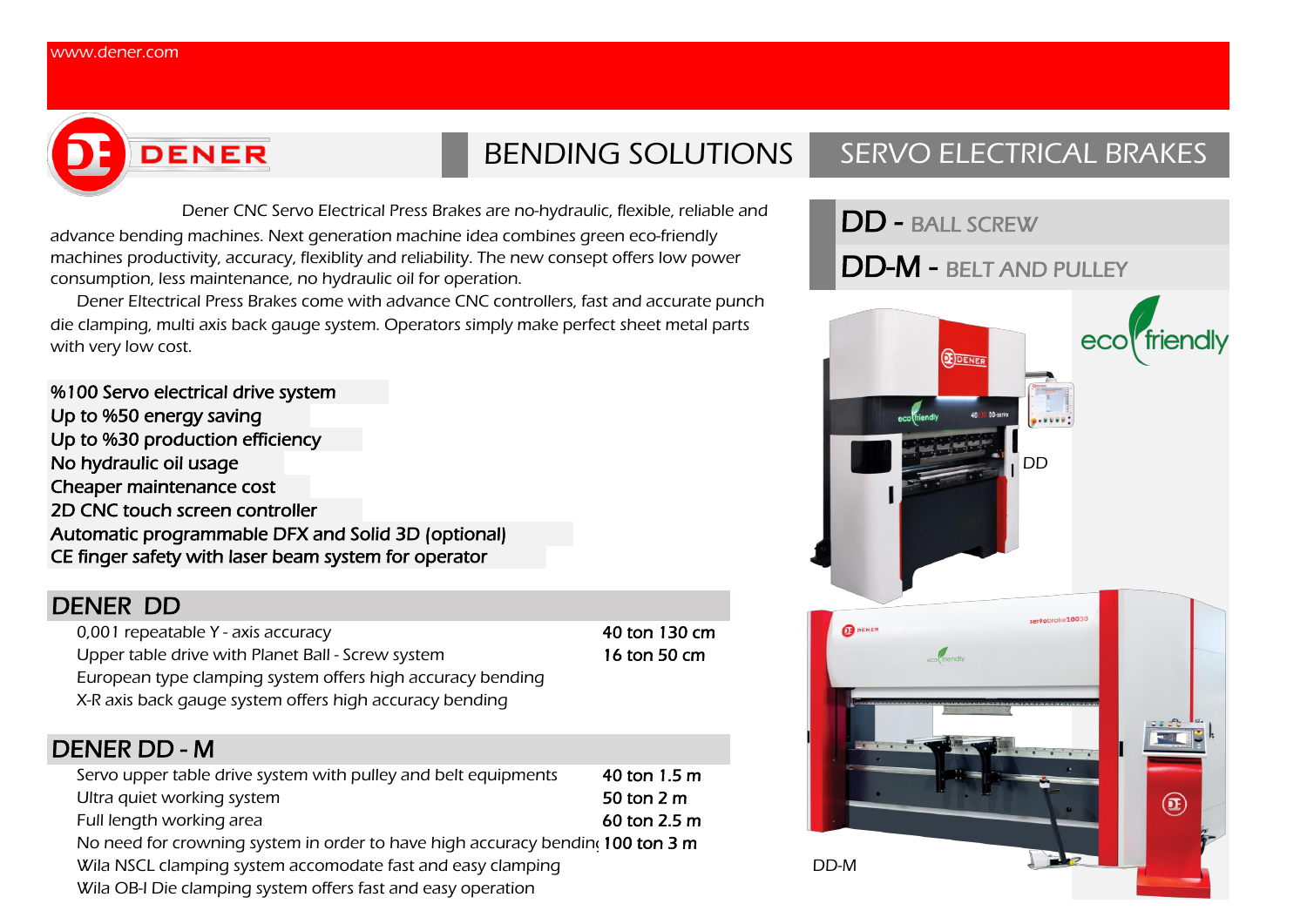#### [ww](http://www.dener.com/)w.dener.com



# SHEARING SOLUTIONS SHEARS

# AS - CNC GUILLOTINE BS - NC SWING BEAM



### DENER AS SERIES CNC GUILLOTINE SHEAR

CNC Controller provide high productive shearing machines ( ESA 530 Numerical CNC Controller)

Dener shears are starting from 6 mm up to 20 mm thickness

Cutting length from 3 mt up to 6 mt

Motorized back gauge ha -/+ 0,1 mm accuracy

Hold Down Pads for fixing of sheet during the cutting progress

Single point manuel blade gap adjustment

1000 mm motorized ball screw back gauge

Sheet support arms and squaring support - sheet slider table and back Oil cooling and warming system

Light curtain and CE Confirmation with photocell system

### DENER BS SERIES NC SWING BEAM SHEAR

Swing Beam shears are starting 6 mm up to 20 mm thickness Cutting length from 2 m up to 6 m as a standards Dener - HT 071 NC Controller for back gauge - program memory up to 99 programs with 20 steps Oil cooling and warming system According to demand higher capacity machines are available Motorized back gauge ha -/+ 0,1 mm accuracy Hold Down Pads for fixing of sheet during the cutting progress Single point manuel blade gap adjustment 1000 mm motorized ball screw back gauge Sheet support arms and squaring support - sheet slider table and back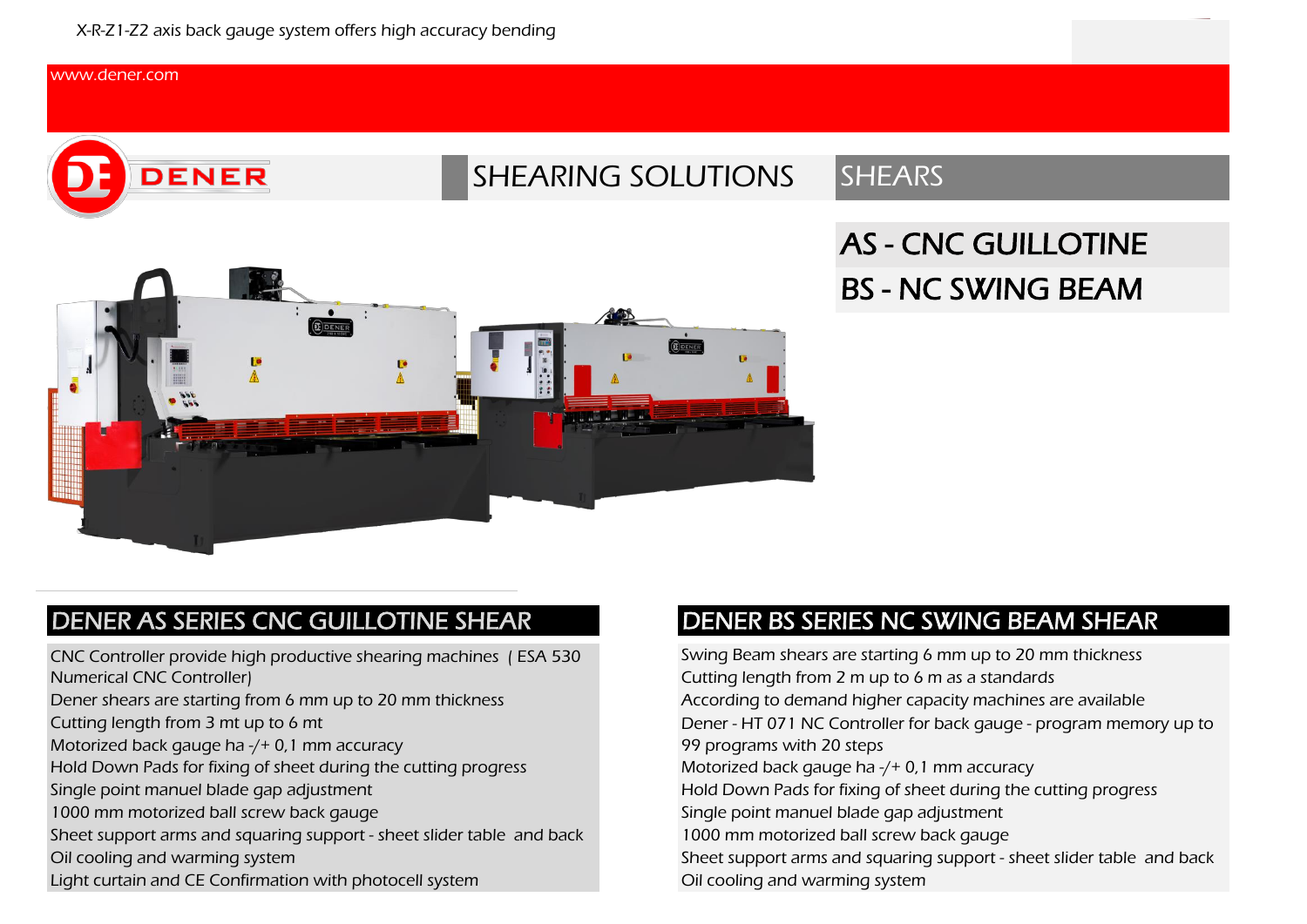Pneumatic sheet suppor system Pneumatic sheet suppor system Light curtain and CE Confirmation with photocell system

#### [ww](http://www.dener.com/)w.dener.com

# DENER



# A different and new approach to laser cutting machines

By hanging the Y on the X bridge built up on the top, a different than the conventional laser designs was applied. The design allows the Y bridge with the laser head on to be lighter and to work dynamically with high acceleration.

## Efficiency and advantage of energy consumption

Through the X axis in which is the biggest servo motor, the Y axis mass being small and movement of X axis being performed with single motor has friction and reducer losses and lowered the energy consumption by approximately %35

#### Short installation duration and advantage to carry in a single container – 40' Open Top $\Box$

The market needs such a design which competitive. Easy and cheap

#### transportation.

Different and user friendly. It responds all customer needs with better price. Advantage of small placement area

Service and maintenance advantage



Sensitively calculated servo motor power 6 cells filtered vacuum system Led lighting and air drying system Time saving with economic options and equipments 1,5x3, 2x4 and 2x6 cutting tables Corner burns and melting control Cutting piece recognition detection and rotating system Auto cutting part from a desired point in cases of alarm Protection of cutting head



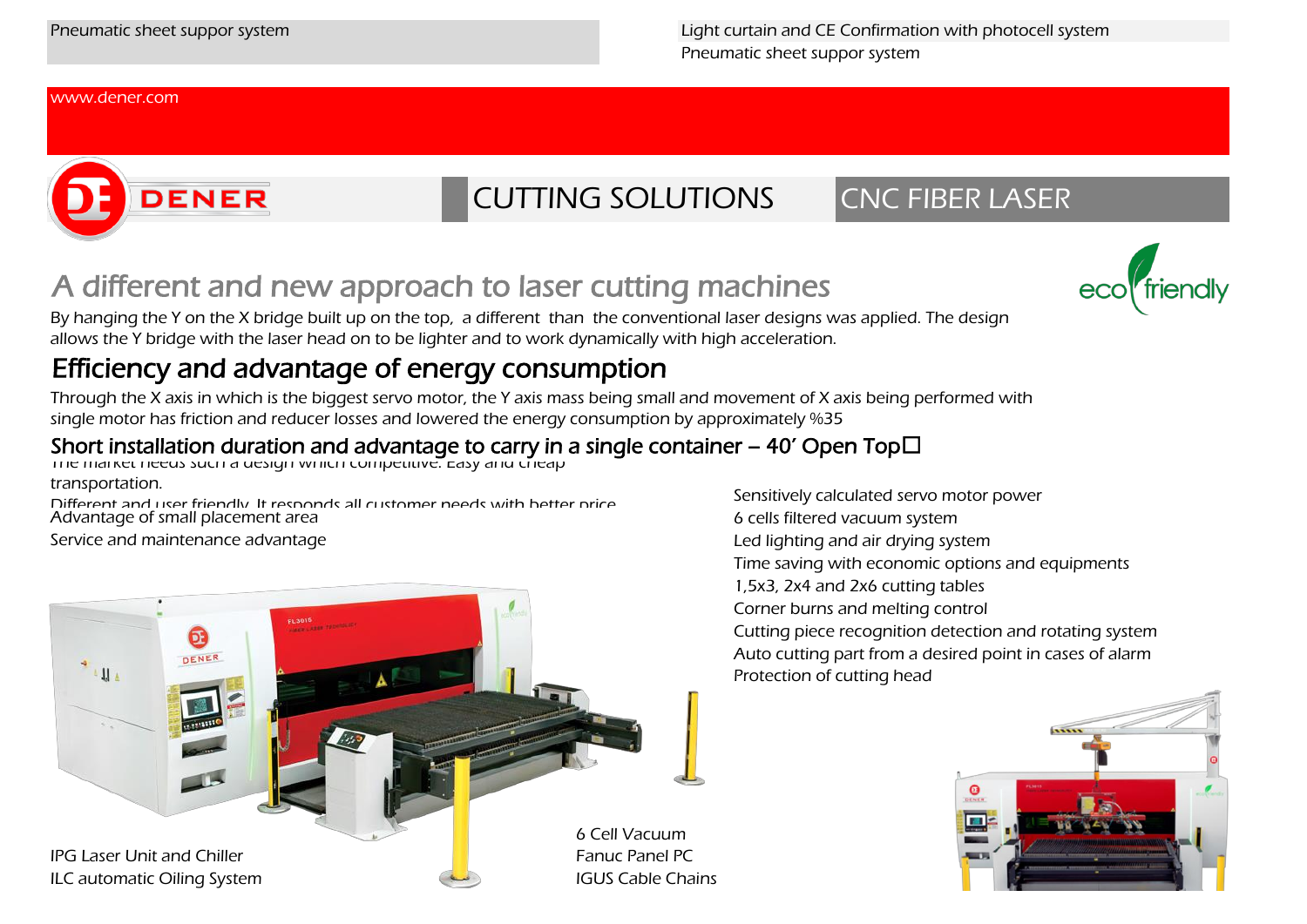Precitec Pro Cutter Laser Head Rexroth and Atlanta Transfer System Mitsubishi - Fanuc Servo Motors **SMC** and Festo Gas and Pneumatic System Mitsubishi - Fanuc CNC Controllers **Donaldson cartridged, body by Dener Filter System** 



Vacuum Lifting Crane as option

#### [ww](http://www.dener.com/)w.dener.com